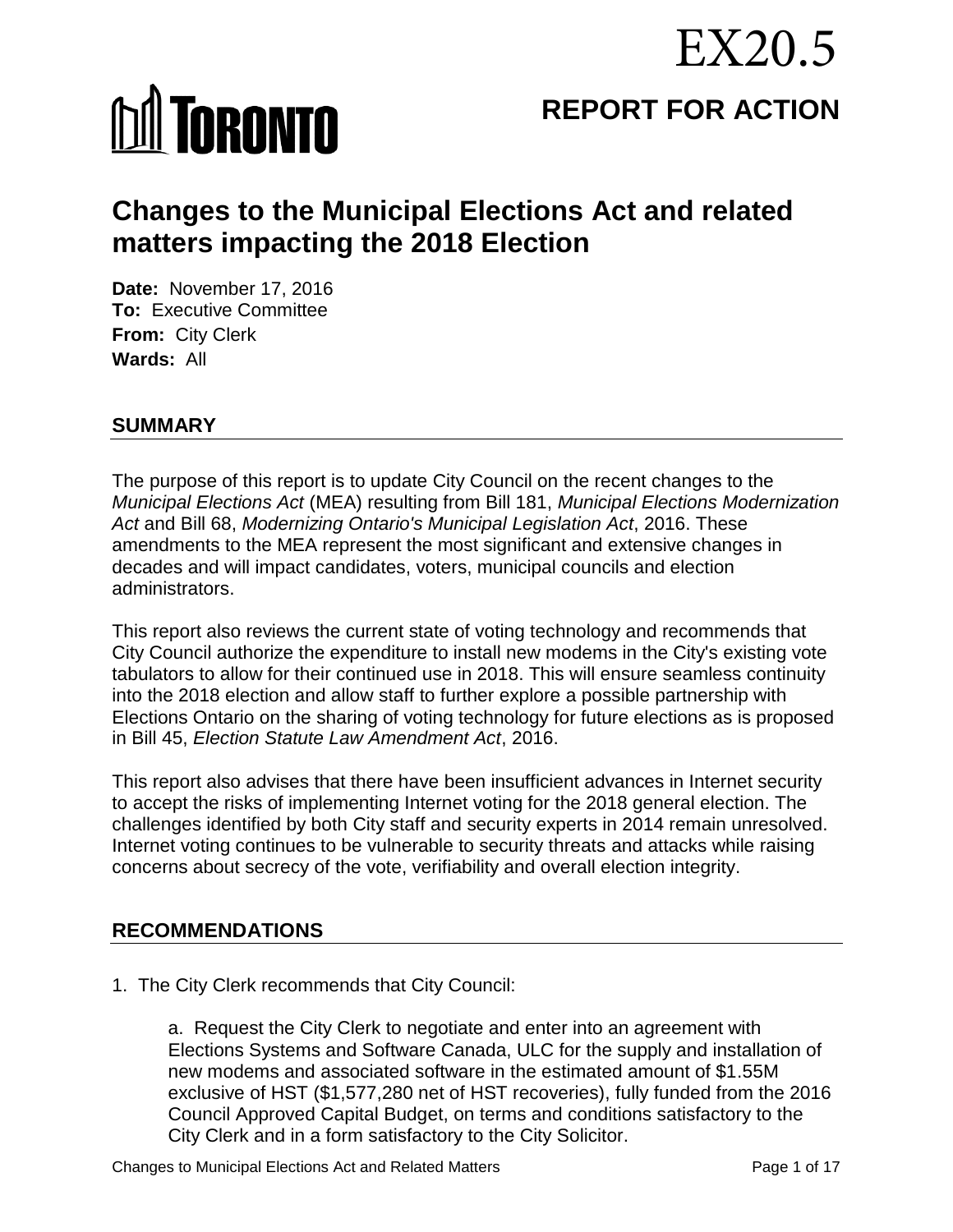b. Request the City Clerk to further explore a partnership with Elections Ontario related to the sharing of voting technology for future elections.

## **FINANCIAL IMPACT**

The funding required for the supply and installation of new modems and associated software, at \$1.57 million (net of HST recoveries), is included in the City Clerk's Office 2016 capital budget and 2017-2025 capital plan, approved by City Council at its meeting on February 17, 2016.

Changes in the MEA will significantly increase the operating costs of municipal elections, although many of the costs are unknown at this point. The cost to deliver the 2018 general election will be reflected in the City Clerk's Office 2018 operating budget submission.

Changes to the systems used to support the general elections will be absorbed within the City Clerk's Office 2017 capital budget and 2018-2027 capital plan being considered as part of the 2017 budget process.

If Council, despite the Clerk's advice, proceeds with Internet voting for the 2018 General Election, the City Clerk's Office 2017 operating budget would need to be adjusted by \$1.7 million gross, \$0 net, fully funded from the Election Reserve Fund. The cost of \$1.4 million for Internet voting in 2018 would be included in the City Clerk's Office 2018 operating budget submission.

As the Election Reserve Fund is used to fund both the operating and capital expenses related to the municipal elections, the additional costs to deliver the 2018 general municipal election as a result of MEA changes would significantly draw down the Election Reserve Fund. If Council chooses to proceed with ranked ballots and/or Internet voting, the Election Reserve Fund would be depleted after the 2018 general election. The City Clerk will work with the Deputy City Manager and Chief Financial Officer to determine strategies to replenish the Election Reserve Fund.

Section 7 of the MEA requires that the municipality pay the costs of the election after the Clerk has signed a certificate verifying the amount.

The Deputy City Manager and Chief Financial Officer has reviewed this report and agrees with the financial impact information.

# **DECISION HISTORY**

At its meeting on September 30, October 1 and 2, 2015, Council requested the City Manager to include in the submission made to the Province that the Province not proceed with amendments to the MEA to provide for ranked ballots. <http://app.toronto.ca/tmmis/viewAgendaItemHistory.do?item=2015.EX8.1>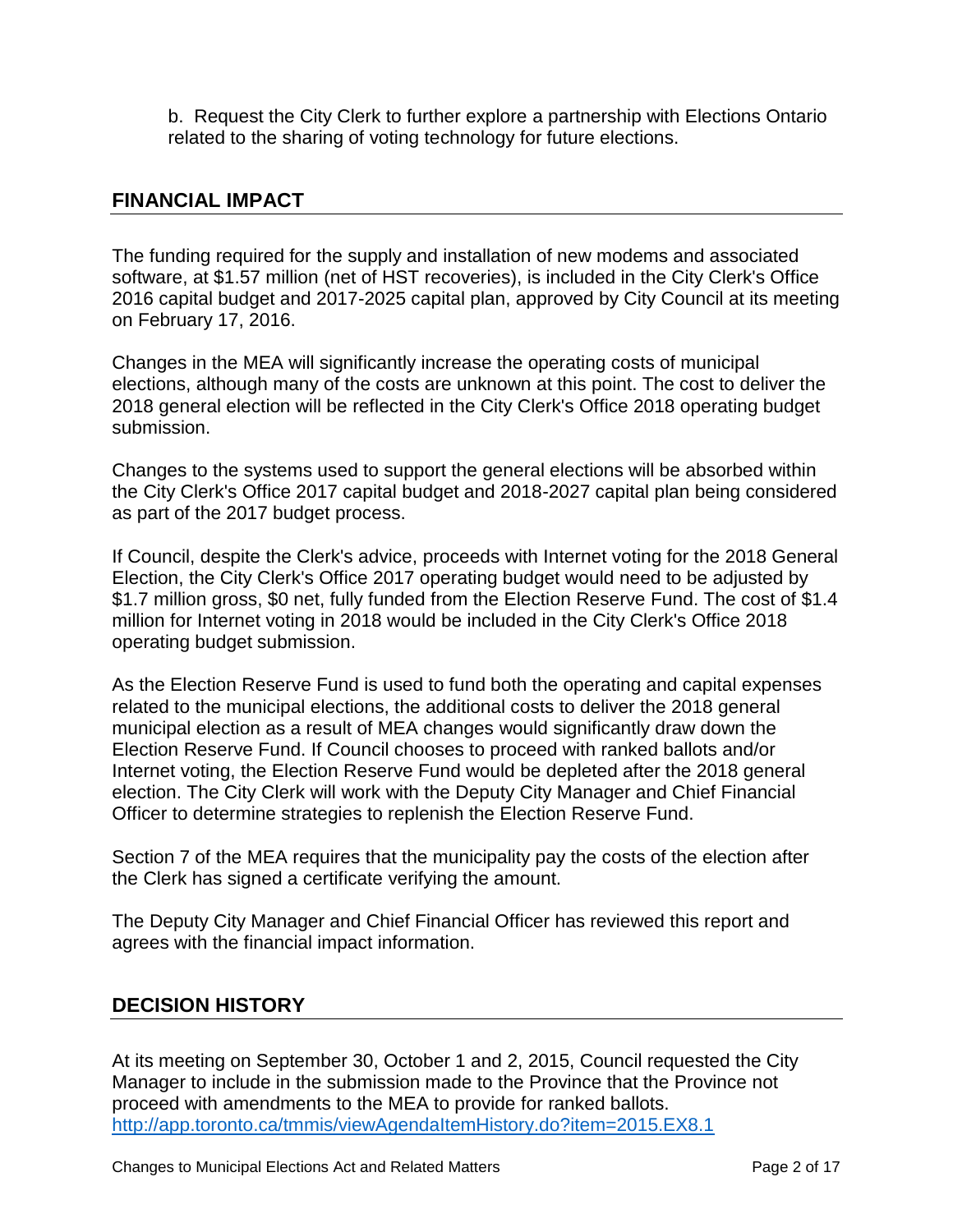At its meeting on August 11, 2014, the Government Management Committee requested the City Clerk investigate the cost to extend the life cycle of the existing tabulators. <http://app.toronto.ca/tmmis/viewAgendaItemHistory.do?item=2014.GM32.31>

At its meeting on June 30, 2015, the Executive Committee referred item EX 7.3 back to the City Clerk with the request that she report back to the Committee with an analysis of the election technology marketplace.

<http://app.toronto.ca/tmmis/viewAgendaItemHistory.do?item=2015.EX7.3>

At its meeting on June, 11, 12 and 13, 2013, Council requested the City Clerk form a working group to implement Internet voting for persons with disabilities for the 2014 Municipal Election, and report back with recommendations as to whether Internet voting should be adopted in the 2018 City-wide Municipal Election. <http://app.toronto.ca/tmmis/viewAgendaItemHistory.do?item=2013.GM22.15>

At its meeting on February 19 and 20, 2014, Council authorized the use of Internet and telephone voting as alternative voting methods for persons with disabilities during the advance vote period in the 2014 Municipal Election and authorized the City Clerk to negotiate and execute an agreement with Scytl Canada Inc. <http://app.toronto.ca/tmmis/viewAgendaItemHistory.do?item=2014.CC48.4>

At its meeting on July 8, 9, 10 and 11, 2014, the City Clerk advised Council of her decision to cancel the Internet voting project for the 2014 Municipal Election. Council requested the City Clerk to report back on a plan for potential implementation of Internet voting in future elections.

<http://app.toronto.ca/tmmis/viewAgendaItemHistory.do?item=2014.CC54.5>

# **COMMENTS**

# **Elections are changing rapidly**

The election landscape is changing rapidly and significantly.

- City Council recently approved new ward boundaries which may come into effect for the 2018 election. Ward boundaries are the foundation for elections and will require redrawing new voting subdivision boundaries. This will require a significant amount of work and resources as the voting subdivision boundaries must be provided to MPAC no later than March 31, 2018.
- Staff have conducted five by-elections in the last year, with a sixth by-election scheduled for early 2017. This is more than the previous total since amalgamation, placing additional pressure on staff resources and the preparations for the 2018 election.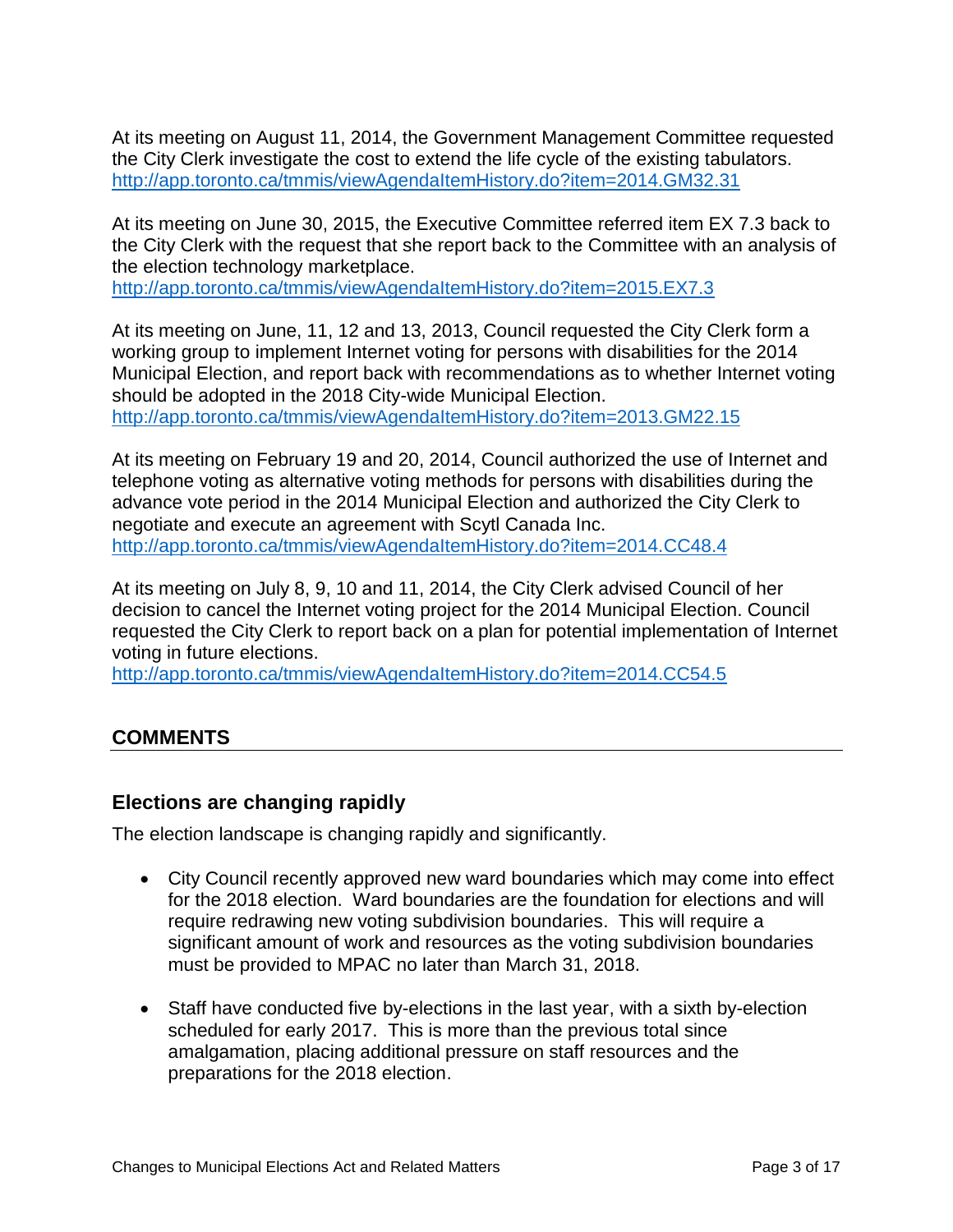- The far-reaching implications of the new MEA, including third party advertising and ranked ballots amongst many other major changes will impact voters, candidates and election administrators.
- When passed, Bill 45, *Election Statute Law Amendment Act,* 2016 will authorize the Chief Electoral Officer of the Province of Ontario to use voting technology and make it available to other electoral jurisdictions including municipalities.
- On November 16, 2016 the provincial legislature introduced Bill 68, *Modernizing Ontario's Municipal Legislation Act*, 2016 which made additional amendments to the MEA.

These changes will result in elections that are more complicated and more expensive. There are insufficient funds in the Election Reserve to undertake more than the mandatory changes in the new legislation. Any discretionary initiatives will require additional contributions to the Election Reserve. There are insufficient staff and other resources, including time, to carry them out in time for 2018.

Council needs to carefully consider how much additional change to introduce in the 2018 election and the potential consequences for electors, candidates and election staff.

# **Part A - Summary of Municipal Elections Act Changes**

# **1. MEA changes are far-reaching, the biggest change in decades**

On June 9, 2016, Bill 181*, Municipal Elections Modernization Act*, 2016 received Royal Assent, amending the *Municipal Elections Act*, 1996 (MEA). This legislation establishes the most extensive changes to the MEA in the last 20 years and significantly alters the conduct of municipal elections in Ontario. It will also mean that the 2018 election will cost more.

The following provides an overview of the major changes to the MEA. Appendix "A" provides additional details on these and other changes.

#### **Changes to the Election Calendar**

- Shortening of the nomination period from 37 to 13 weeks
- Several changes have been made to other key dates and deadlines

#### **Additional eligibility requirement for Council candidates**

 Candidates seeking office on Council must submit 25 endorsement signatures from eligible electors with their nomination paper

#### **Changes to Campaign Finance Rules**

 Contributions by corporations and trade unions to Council candidates are banned, however, corporations and trade unions can contribute to third party advertisers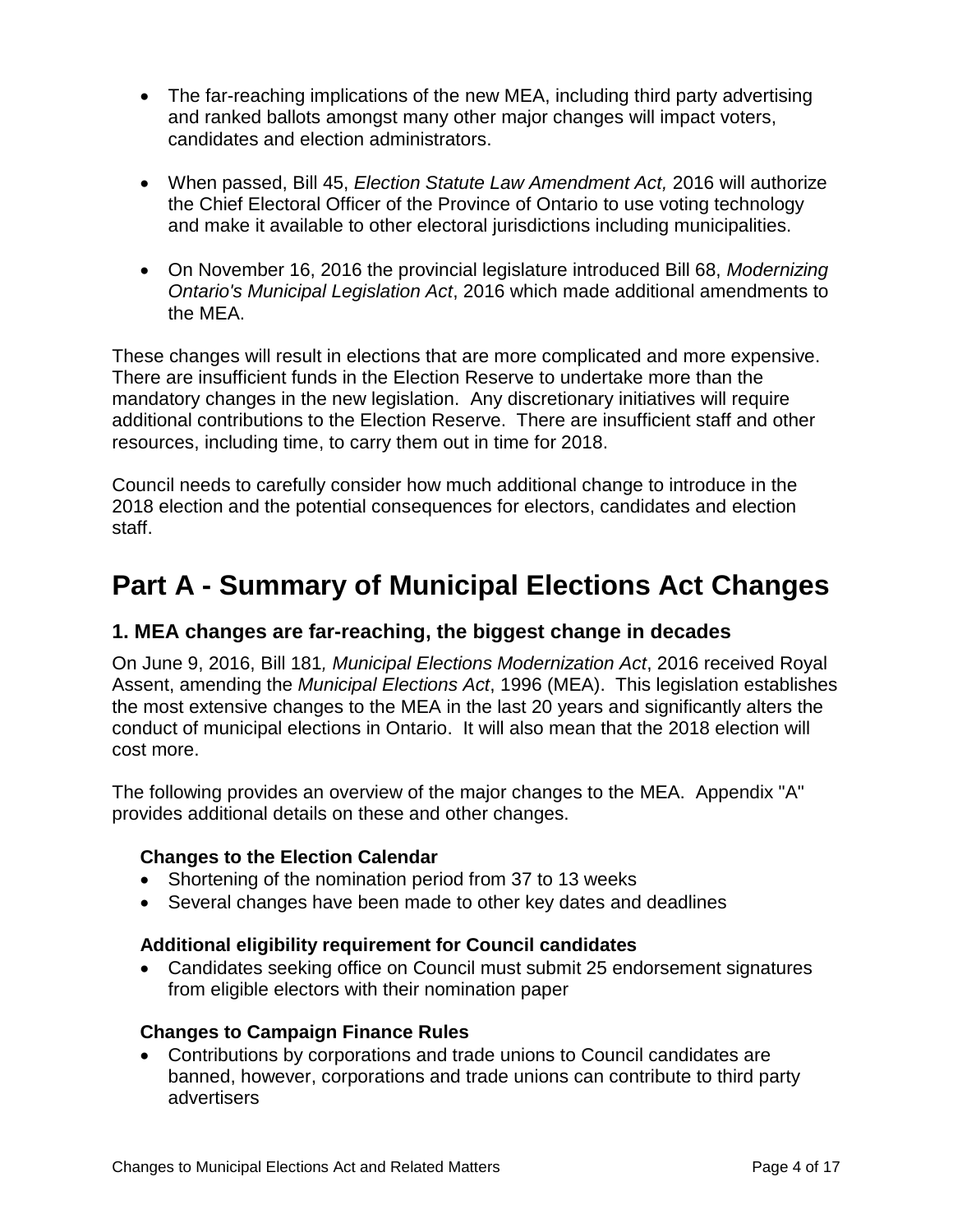- A candidate may resubmit their financial statement to correct an error up until the filing deadline
- A candidate who misses the filing deadline may file within a 30 day grace period provided they pay a \$500 late filing fee to the Clerk
- A new spending limit for post-election parties and expressions of appreciation after voting day has been established

#### **New provisions aimed at improving compliance with campaign finance rules**

- A candidate's nomination fee will be refunded if the candidate files their financial statement on time
- The Clerk is required to publicly identify the candidates and third parties who filed or did not file a financial statement

## **Rules regulating third party advertising**

 A framework to regulate third party advertisers, including contribution and spending limits has been established. This comes into effect on April 1, 2018. Regulations for spending limit amounts and forms have not yet been made.

#### **Election Advertising Requirements**

 Requirements for certain information that must be contained in advertisements and provided to broadcasters and publishers and available for public review have been set

#### **Clerk has been given greater authority and responsibilities**

- Determining advance vote dates and hours
- Authorizing electronic financial filing system including conditions and limits
- Reviewing all financial statements and identifying and reporting to the Compliance Audit Committee any contributions in excess of the prescribed limits

## **Council has been given authority to adopt a policy determining when automatic recounts will be conducted**

 MEA provides Council with the authority to pass a by-law indicating when an automatic recount will be conducted in circumstances other than those permitted by the MEA. A by-law adopting the policy must be passed on or before May 1 in the year of the election.

#### **Municipalities have the option of conducting ranked ballot elections**

- Council must conduct a public education and consultation process to ensure electors understand ranked ballots and their implications before passing a by-law authorizing the use of ranked ballot elections for offices of Council.
- Section 2 of Part A in this report provides additional information on the process for implementing ranked ballot elections including the impacts and considerations. Appendix "B" provides additional details on the rules for ranked ballot elections including the additional results reporting requirements.

In addition to the changes mentioned above, the provincial government on November 16, 2016 introduced Bill 68, *Modernizing Ontario's Municipal Legislation Act*, 2016 which made additional amendments to the MEA including: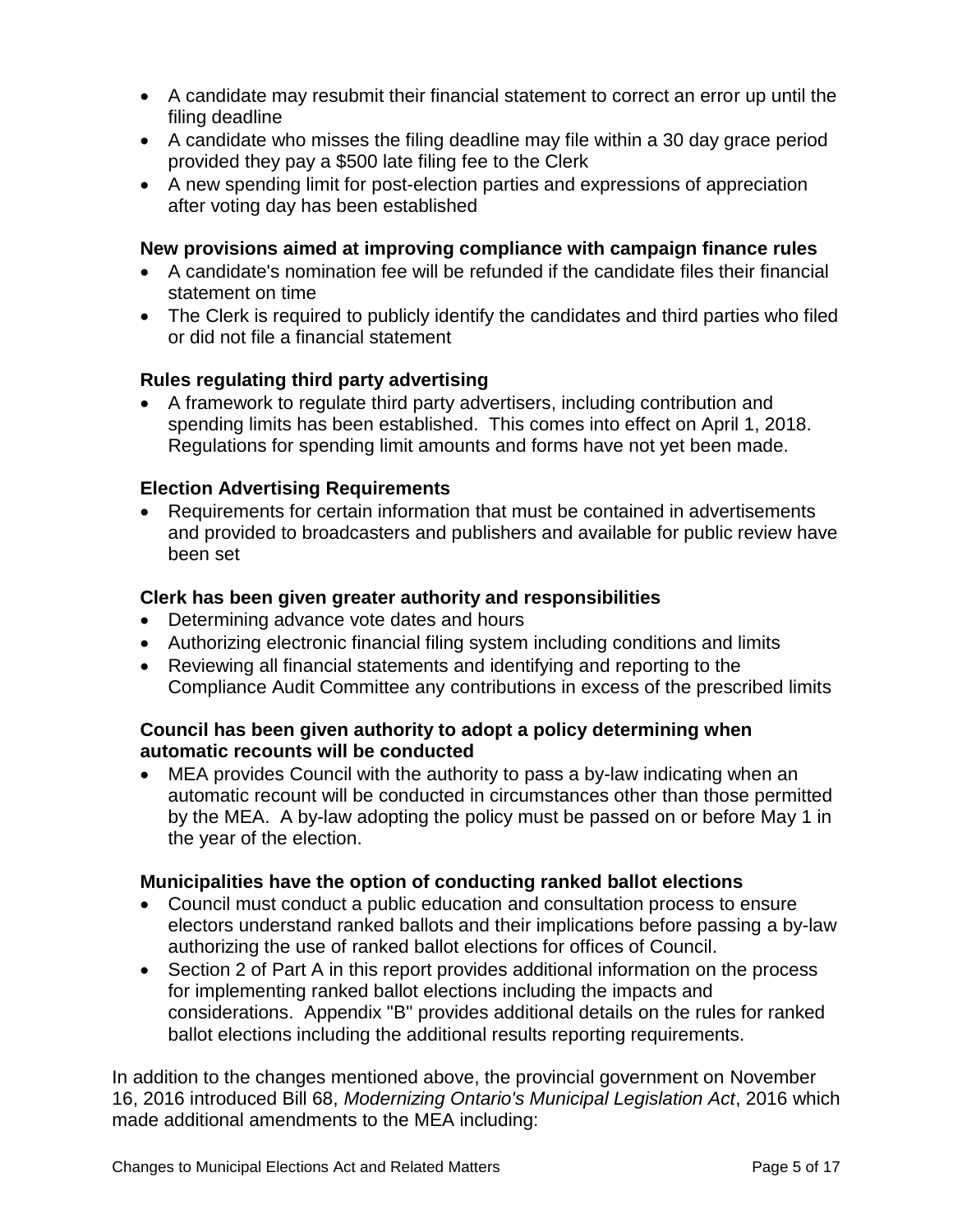- Changing the beginning of the term of office from December 1 to November 15
- Increasing the maximum contribution to a candidate or third party advertiser from \$750 to \$1,200. Maximum contribution to a Toronto mayoralty candidate remains at \$2,500.
- Setting out rules for the maximum amount a candidate and their spouse can contribute to the candidate's own campaign.

As this legislation has just been introduced, further review will be required before all of the implications will be known.

#### *Significant efforts needed to implement base changes in time for 2018*

The changes introduced by the *Elections Modernization Act,* 2016 will greatly impact the planning and conduct of municipal elections. The following identifies the major impacts of these amendments:

- Many election systems will require changes to respond to the various MEA amendments. For example, changes will be required to the Candidate Management System, Electronic Financial Filing System, Electronic Financial Disclosure System, and Election Results System. Although work has begun on some of the systems, staff cannot begin developing the third party registration and reporting system until the province releases the final regulations and forms. Delays in the release of this information will place additional pressure on existing resources and timelines. Appendix "C" provides an overview of the City's integrated elections systems and demonstrates how changes to any one system impacts many others.
- Additional resources will be required to manage the processing of nominations within the shortened nomination period as well as the additional requirement for reviewing endorsement signatures.
- The full impact of third-party advertising is unknown at this time. It is anticipated that there will be significant new resource requirements to create new systems to administer third party advertising including managing registrations and reporting requirements.
- The requirement for the Clerk to review every financial statement, identify and report to the Compliance Audit Committee any contributors who exceed the maximum contribution limits may require the need for specialized resources such as accountants and auditors. There is also the potential for incurring additional costs for the Compliance Audit Committee.

There are also a number of new initiatives underway for the 2018 election including a new voters' list management system, an expanded advance vote program, and voting for homebound electors. The successful implementation of the MEA changes, along with these initiatives, will require significant planning and careful allocation of resources.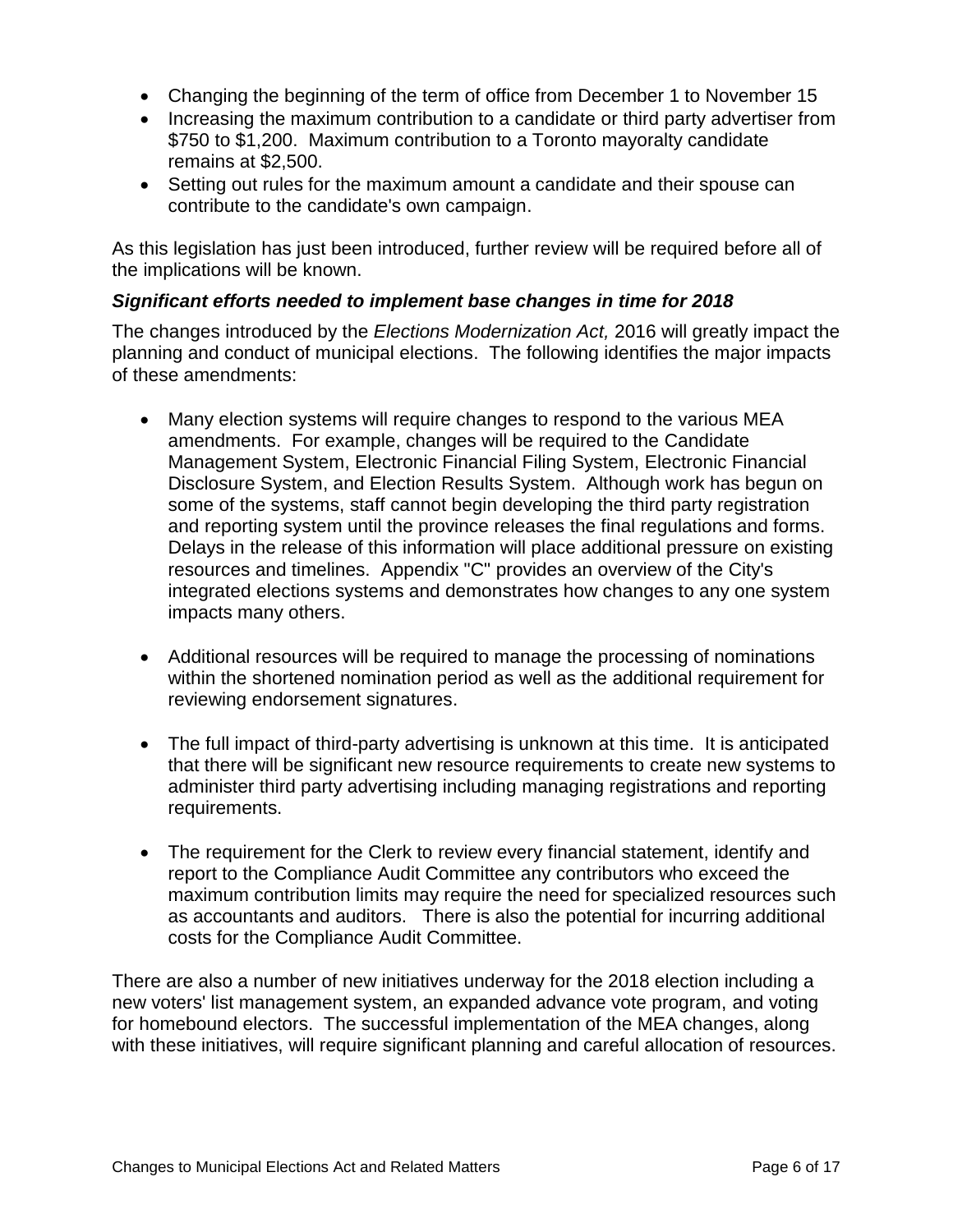# **2. Council has the option of implementing ranked ballot elections, but there is insufficient time to meet the requirements for doing so**

Municipal councils in Ontario now have the option to pass a by-law authorizing the use of ranked ballot elections, but only after conducting a public education and consultation process. A by-law to authorize ranked ballot elections must be passed no later than May 1, 2017 for the 2018 Election.

Regulation 310/16 which was released on September 16, 2016 sets out the matters to be considered by Council before passing a by-law including, costs, availability of technology and the impact the proposed by-law would have on the election administration. The regulation also sets out the public consultation requirements, information to be provided to the public, rules governing voting procedures, counting of votes, recounts and reporting of results.

The regulation requires that, if ranked ballot elections are authorized, it must be used for all offices on Council. It is not authorized for school board elections; school trustees would continue to be elected using the first-past-the-post system.

The regulation lays out a two-step decision-making process before Council can pass a by-law to authorize ranked ballot elections:

- Council must first conduct public consultations and provide the public with the required information, and
- Following the public consultations, Council must consider whether to pass a bylaw.

Before passing a by-law, Council must hold at least one open house and one public meeting to give the public an opportunity to review and ask questions about the information provided to them on a proposed ranked ballot by-law.

Council is required to make the following information available to the public:

- A detailed description of how the elections would be conducted, including a description of how votes would be distributed to candidates based on the rankings marked on ballots,
- An estimate of the costs of conducting the election,
- A description of the voting equipment and vote-counting equipment, if any, that is being considered, and
- A description of any alternative voting method being considered.

In making its decision, Council must consider the following matters before passing a bylaw:

- The costs to the municipality of conducting the elections,
- The availability of technology, such as voting equipment and vote-counting, equipment and software, for conducting the elections, and
- The impact the proposed by-law would have on election administration.

As discussed in the subsequent section, these requirements cannot be met by the May 1, 2017 deadline for passing the by-law.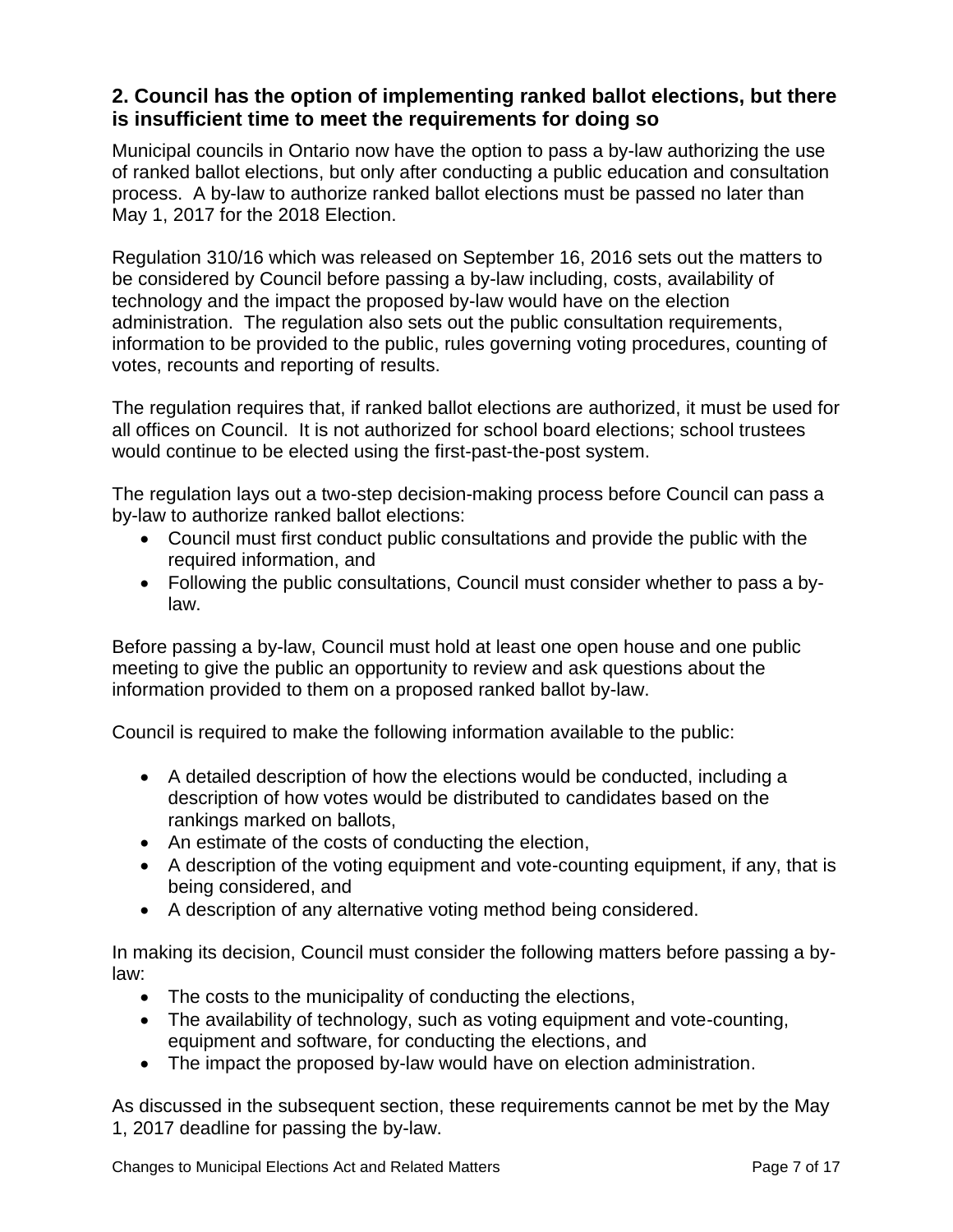## *Impacts and Considerations*

Moving from first-past-the-post to ranked ballot elections would mean significant changes for candidates, electors, voting place staff and election administrators. It would impact every aspect of the election and require substantial investments and numerous changes, some of which are outlined below.

*Insufficient time to effectively implement ranked ballot elections*

The most significant challenge is the limited timeframe available to effectively prepare for such a change before the start of the 2018 election. Those jurisdictions in the U.S. which use ranked ballots, all of which are much smaller than Toronto, recommend a minimum of two years to fully implement such a system after a decision has been made. Proceeding with a ranked ballot option for 2018 without the appropriate time to properly plan and implement carries significant risks to the integrity of the election and the public's ability to fully participate and understand the process.

*Broad public consultations will be required prior to passing a by-law by May 1, 2018*

Extensive voter consultation and education is key to voter comprehension when asking voters to change their electoral system. A City as large and diverse as Toronto would need to exceed the minimum requirement of one open house and one public meeting to ensure inclusion, engagement, openness and transparency.

Conducting broad public consultations prior to the passing of the by-law would require significant efforts, time and money. To support these consultations, staff would need to engage external consultants to assist with developing the required information materials, education videos, translated materials, website, advertisements for community and ethno-cultural papers, and conducting online and telephone surveys and in-person open houses.

It is anticipated that such a comprehensive public consultation process would take approximately 9 to 12 months including time for the RFP process, development of the materials, feedback, analysis, and drafting a report to Council. It is clear there is insufficient time to meet the May 1, 2017 deadline to implement ranked ballots for the 2018 general election.

Costs to conduct a broad consultation process will be significant and are estimated to be in excess of \$1,000,000. There would also be internal staff costs associated with managing and supporting this initiative.

*New vote tabulators would be required*

The City's current vote tabulators and results system do not have the ability to capture and tally ranked ballots. The City would need to acquire new vote tabulators and software that have proven, audited and auditable capacity to provide accurate results for both ranked ballot and first-past-the-post elections. Acquiring, testing and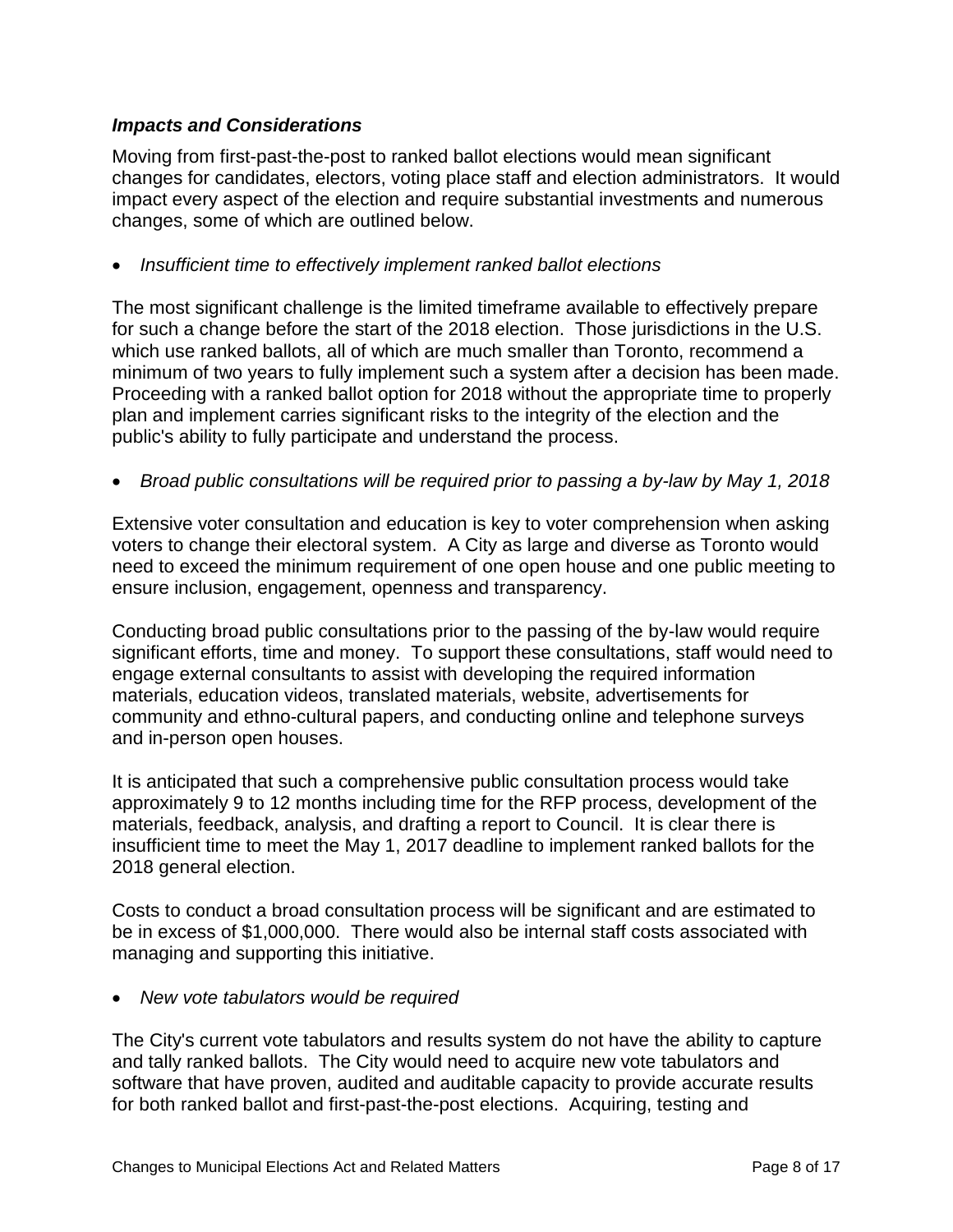integrating new tabulators into the City's election infrastructure would take at least 24 months.

As there are no Canadian standards nor any current U.S. certifications for ranked ballot equipment, the City would need to hire third party experts to verify the vendor's algorithms and audit the election results to ensure it meets the legislative requirements and is able to withstand a court challenge.

Logic and accuracy testing of vote tabulators and voter assist terminals is critical to ensure the accuracy and reliability of the equipment. Testing of ranked ballots would be more complex, extensive, and require considerable time, staff, and budget.

*Ranked ballot design would be significantly different than electors have seen before*

Ranked ballot elections would require a significantly different ballot layout, with the potential for larger, double-sided and/or multi-paged ballots. Appendix "D" provides an example of a ranked ballot design based on what was used in Minneapolis and San Francisco ranked ballot elections in recent years.

Due to the complexity of the ballot, there may be an increase in the number of spoiled ballots due to voter error. It will also be more challenging and time-consuming for voting place staff to issue, manage, and reconcile especially if it is a multi-page ballot. A greater number of ballots will also be required to conduct the logic and accuracy testing due to the number of various combinations and rounds of counting.

*Voting process would take longer*

Moving to a ranked ballot system would lengthen the voting process as it will take longer for voting place staff to explain the process to voters and for voters to mark their ballots. An increase in the incidences of spoiled ballots will also impact wait times at the vote tabulator and voting screens. To support voters and to avoid additional line-ups, at least one extra staff would be required at each voting location.

*Training program for voting place staff would require extensive revisions*

Implementing a ranked ballot election would require redesigning the voting place staff training program including the development of new videos, manuals, online tools, reference guides, etc. It will also increase the length and number of training sessions, and the number of trainers and training facilities required. This will require an increase in the budget.

*Public education and outreach is required throughout the election*

There is no jurisdiction in Canada that uses a ranked ballot system. To ensure the public understands and accepts the new method of voting, the City would need to develop a broad public education and communication campaign prior to, and throughout, the election. This is critical since municipalities using ranked ballots will be essentially running two elections - ranked ballots for council and first-past-the-post for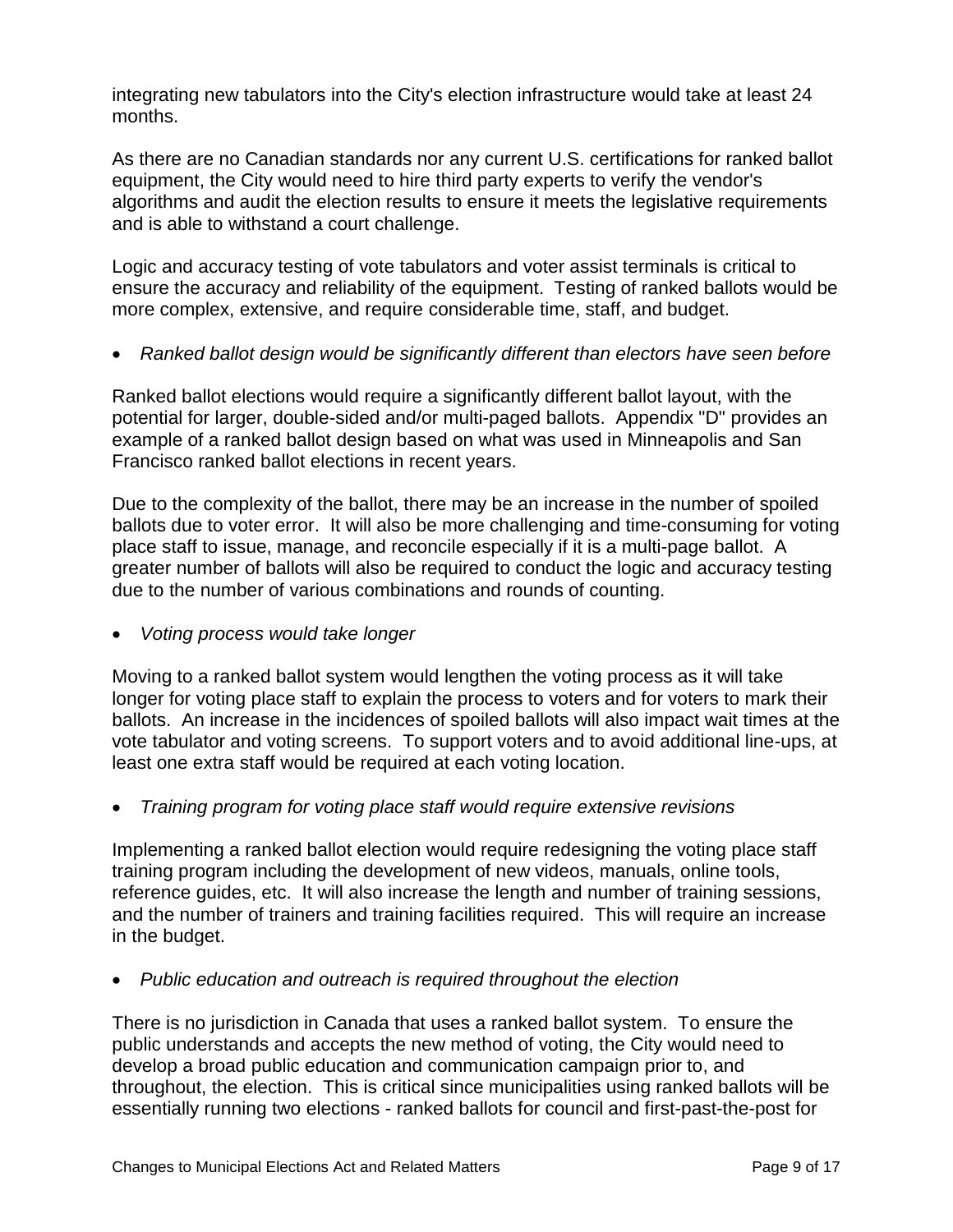school board elections. This would create significant challenges for communicating and explaining these voting systems to electors in a city as diverse as Toronto.

External consultants would be required to assist with producing voter education materials, including translating materials in multiple languages. Additional staff resources will also be required to conduct community-based outreach efforts.

## *Final election results would be delayed considerably*

Final results would not be available on election night and for several days after the close of voting. Ranked ballot elections fundamentally change how votes are counted and reported. The timing of the release of official results would depend on the type of elimination method used, the number of races requiring elimination rounds, and the number of elimination rounds required for each race. The additional election results reporting requirements would also impact the release of the results.

## *Potential barriers for persons with disabilities or whose first language is not English*

Council must consider whether the complexity of a ranked ballot system could potentially discourage and/or disenfranchise some voters. A ranked ballot election is a significant departure from the current first-past-the-post system where voters are used to selecting one candidate for each office.

There may be potential barriers for persons with disabilities. One particular area of concern is the length of time it will take to mark a ballot using assistive devices such as audio and/or tactile inputs.

In addition, given the multi-cultural diversity of the City's population, the challenges and demands that already exist when it comes to translation and interpretation services for voters whose first language is not English will likely increase.

*Ranked ballots would increase the cost of the election by at least 50%*

Implementing a ranked ballot election would greatly increase the overall cost of conducting an election. Additional costs would be incurred for public consultation requirements; a public education and awareness campaign; additional voting place staff to assist at voting locations; redesign of the training materials; additional ballot requirements; third party experts to verify system algorithms and logic and accuracy testing; and additional staff to support research, planning and implementing ranked ballot elections.

Because of the limited time available to assess the new regulatory requirements and the limited experience of other jurisdictions that have implemented ranked ballots (all of which are smaller than Toronto) determining the full cost of implementing ranked ballots is challenging. Based on a preliminary review, staff estimate it could cost at least 50% more than a first-past-the-post election. This does not include the cost to acquire new vote tabulators. This cost would vary depending on a number of factors including whether the equipment is purchased outright or leased or the availability and cost of using Elections Ontario's technology should it become available.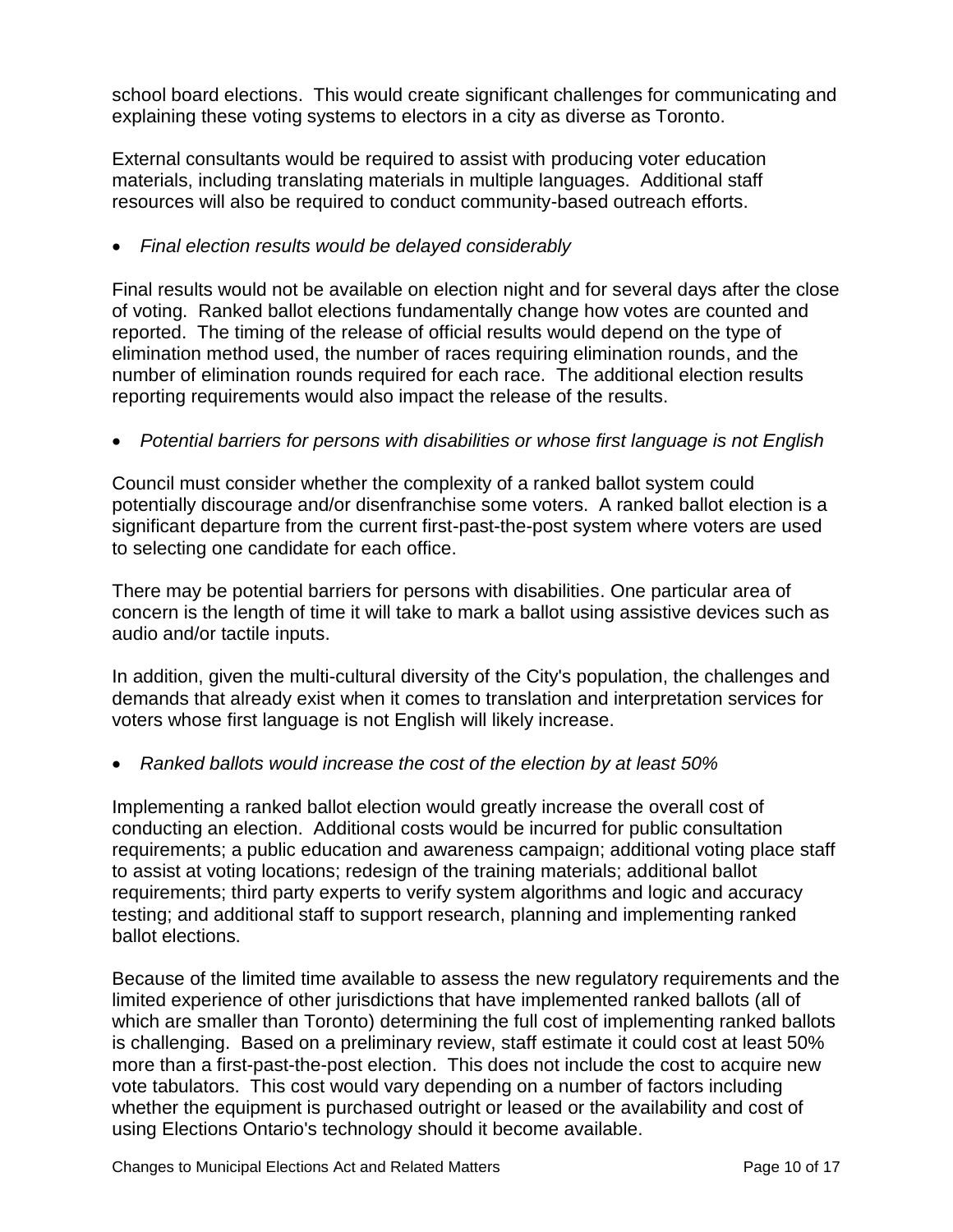# **3. Council has the option of holding a referendum for ranked ballots**

Section 8 of the MEA provides Council with the authority to pass a by-law to place a question on the ballot that is within Council's jurisdiction. Council could, if it wishes to consider ranked ballots for the 2022 election, place a question on the 2018 ballot.

Section 8.2(1) of the MEA states that the results of the question on the ballot are binding on the municipality if:

- (a) at least 50 per cent of the eligible electors in the municipality vote on the question; and
- (b) more than 50 percent of the votes on the question are in favour of those results.

If Council wishes to place a question on the ballot, it would have to be authorized by by-law no later than March 1, 2018. In reality, Council would need to make this decision much earlier so that staff can develop the necessary public education and awareness campaign and materials. Staff would prepare a subsequent report if Council wishes to pursue this option.

# **Part B - Voting Technology**

# **1. Vote Tabulators**

There have been recent developments at the Province of Ontario where there may be opportunities to share voting technology between Elections Ontario and municipalities.

Because this potential cannot likely be achieved in time for the 2018 election, it is recommended that our existing tabulators be upgraded with new modems to the current 4G standards. The tabulators themselves are robust and proven technology which continue to operate very well. If the modems are not replaced, election night results will be significantly delayed.

It is important that Council authorize the expenditure for the modems to ensure there is adequate time to install the modems, upgrade the software and conduct the necessary testing and integration into the City's election results system.

#### **New provincial legislation will authorize the Chief Electoral Officer of Ontario to make voting technology available to municipalities**

On October 19, 2016, the provincial legislature introduced Bill 45, *Election Statute Amendment Act*, 2016, which permits the Chief Electoral Officer to use technology in provincial elections and to make it available to other electoral authorities in Canada. The legislation has received second reading and has been referred to the Standing Committee on General Government. It is unknown when it will receive third reading and Royal Assent.

As the legislation was just recently introduced, staff have not had the opportunity to discuss with Elections Ontario how a possible partnership might work including details such as: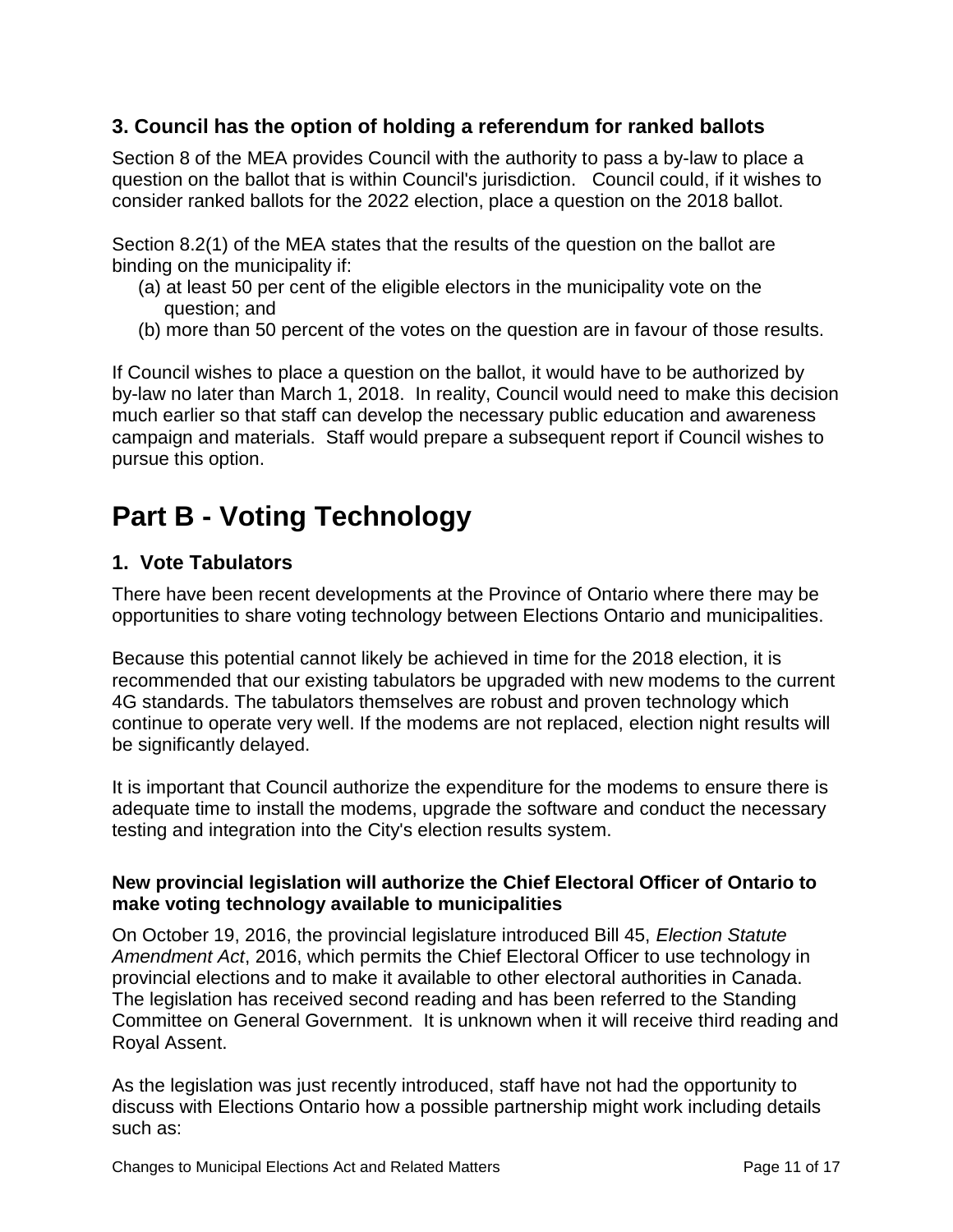- when the technology RFP would be released including features and requirements of the voting technology and whether these would be suitable for the City,
- costs associated with using the technology, and
- the availability of the technology for general elections and by-elections.

It is not expected that the sharing of this voting technology would be in place prior to the 2018 election, especially since the provincial election date is proposed to be moved to June 2018 in Bill 45.

# **City's vote tabulators continue to be reliable, quick and accurate**

The City's M100 vote tabulators have been used successfully in five general elections, 45 contract elections and ten by-elections, the most recent five by-elections occurring in 2016. The tabulators have proven to be extremely reliable, quick and accurate. In 2014, even with a record voter turnout, 98% of the election results were received and posted within an hour of the close of voting.

Since their purchase in 1999, the City's 1,850 tabulators have been upgraded a number of times:

- $\bullet$  In 2008, the City partnered with the vendor to lease 1,500 tabulators to a U.S. jurisdiction for use in their elections. As part of this agreement, the vendor invested approximately \$1.4 M to upgrade the tabulators at no cost to the City.
- In 2009, Council authorized the upgrade of the tabulators' modems to 2G wireless technology. This upgrade enabled the tabulators to transmit the election results electronically during the 2010 and 2014 general elections.
- Over the years, the tabulators' firmware has been upgraded several times to improve their performance and functionality

Because the City owns, rather than leases their tabulators, the City Clerk has maintained close oversight of them in a controlled environment and staff have performed regular preventative maintenance and testing. This oversight ensures that the City's tabulators remain in a stable, secure, ready state and has enabled them to continue to perform consistently and reliably. It also provided the ability to lease them to other jurisdictions and associations for their elections.

#### **Modem upgrade required at a minimum to continue wirelessly transmitting results for the 2018 election**

Wireless providers have discontinued support for the 2G modem technology currently used with the City's vote tabulators. The City's current vendor, Election Systems and Software, has provided a quote of \$1.5 million (exclusive of HST) to supply and install new LTE (4G) modems and associated software. If Council decides not to approve the expenditure, there will be significant delays in the City's election results.

The City Clerk is recommending that Council approve the expenditure for the installation of new modems in the City's existing vote tabulators. Upgrading the modems is a low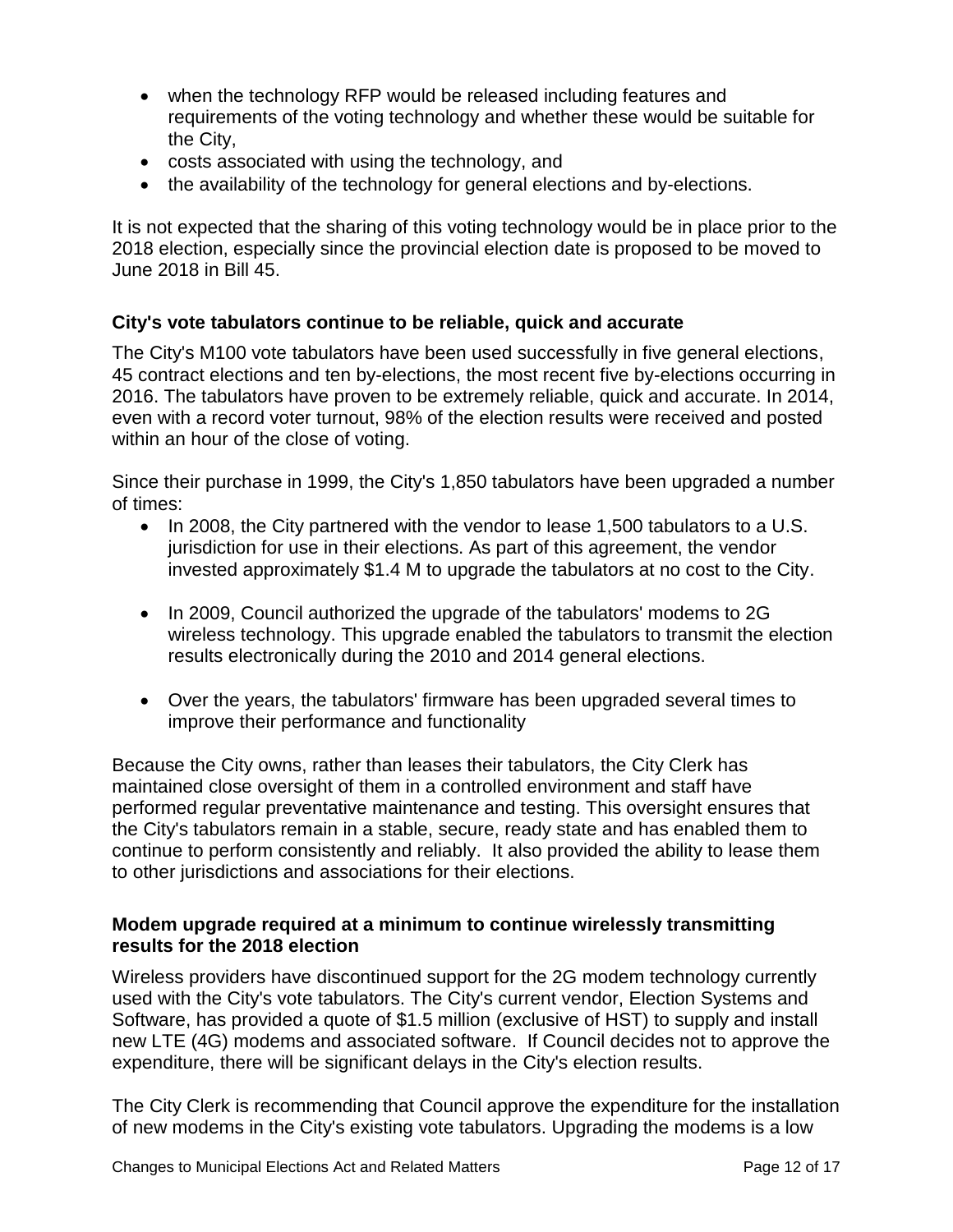risk/low cost solution. There is also insufficient time to acquire and test new voting equipment, which is an estimated 24 month process for the RFP, testing and integration of the equipment into the City's election infrastructure.

Upgrading the modems will allow the City to continue the current practice of wirelessly transmitting election results for the 2018 election. This would allow the City Clerk to continue to monitor the development of new voting technologies and to pursue the feasibility of sharing Elections Ontario voting technologies in future elections. Appendix "E" provides a summary analysis of the voting technology marketplace.

The City Clerk has consulted with the Director of Purchasing and Materials Management who has reviewed this report and supports this recommendation.

# **3. Internet Voting**

Fundamentally, the Internet was designed to share information, not to secure it. Though an increasing amount of daily commercial life—from shopping to banking—has moved online, Internet voting poses security challenges that are unique and, in their current state, insurmountable.

The overwhelming consensus among computer security experts is that Internet voting is fundamentally insecure and cannot be safely implemented because of security vulnerabilities inherent in the architecture and organization of both the Internet and commonly used software/hardware:

- Internet voting is extremely vulnerable to a wide range of cyber-attacks, and many of these are impossible to detect.
- Internet voting poses extraordinary and unnecessary risks to election integrity, and even a small issue—were it even detectable—could completely undermine public trust.
- Every jurisdiction whose Internet voting system has been thoroughly examined by security experts—including the long-running system in Estonia—has revealed major vulnerabilities that could allow the system to be hacked, to reverse election outcomes, or to selectively disenfranchise voters, all while going completely undetected.
- Many jurisdictions that ran Internet voting pilots—including Washington, DC, France, and Norway—cancelled the projects due to security issues.
- Issues were reported across a number of Ontario jurisdictions that used Internet voting in 2014 including significantly delayed results in several townships due to the vendor mislabelling files, voters able to cast more than one ballot and the creation of a fake online voting site identical to the real one.
- Internet voting does make the process more convenient for committed voters, but has been shown to have little effect on overall turnout or youth engagement. In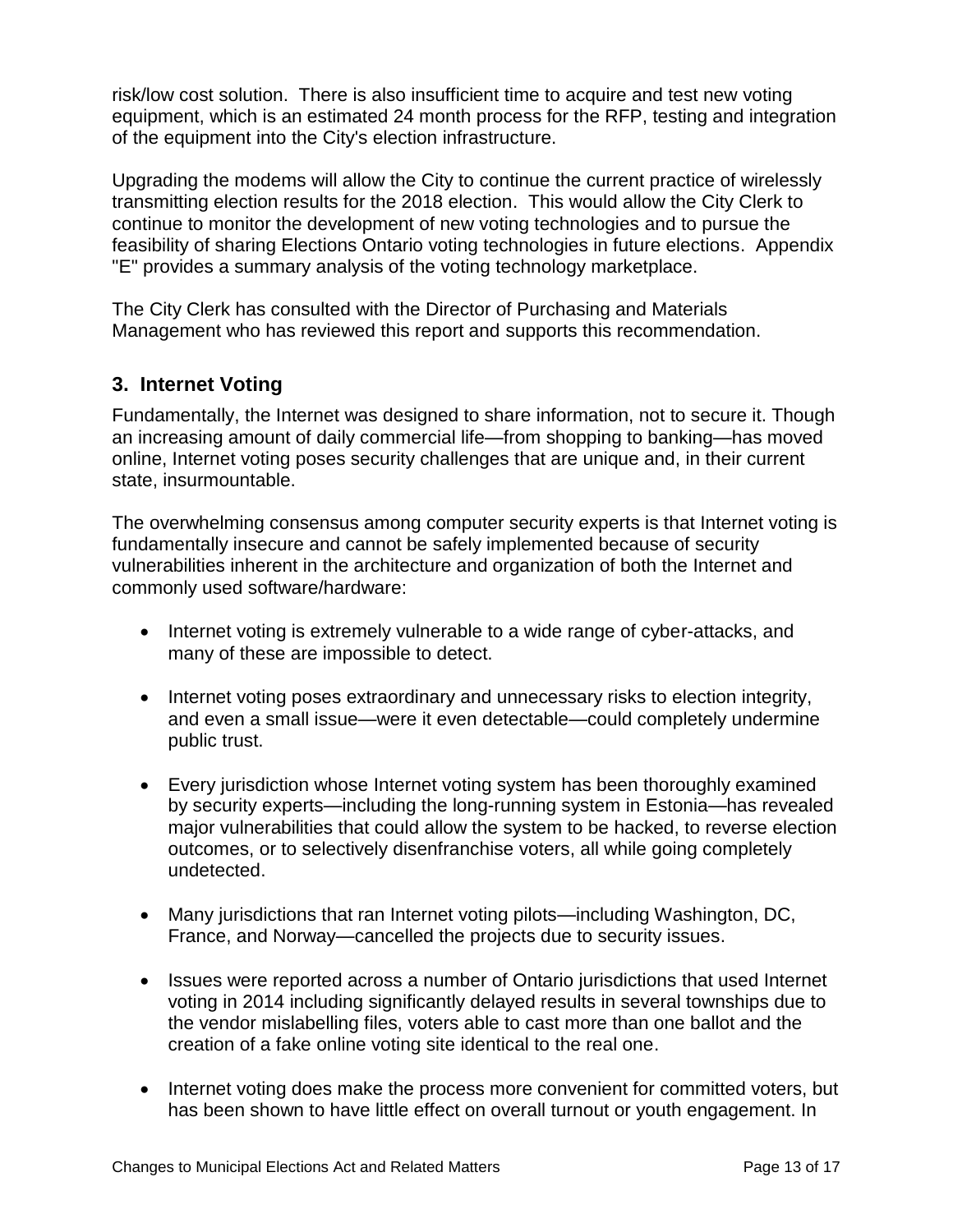addition, as a system is made more secure it becomes increasingly complicated, and in turn less accessible.

• Neither the technology nor the overall architecture are in place to completely eliminate the risks posed by Internet voting at the current time

Section 42 of the MEA provides Council with the authority to authorize alternative voting methods that do not require an elector to attend a voting place.

The Clerk must strike a balance between accessibility and security while ensuring the secrecy of the vote and the integrity of the election. Failure to conduct an election in a manner consistent with the principles of the MEA could result in a legal challenge. For these reasons the Clerk does not recommend that Council adopt Internet voting.

#### **Cybersecurity experts continue to advise that Internet voting is not secure**

Since the City Clerk cancelled Toronto's previous Internet Voting Project in July 2014 concluding that there was insufficient time to build an Internet Voting System that met the City's security and accessibility standards—staff have been closely monitoring new trends and technologies in Internet voting.

What is clear from extensive research, consultation with security experts in both Canada and the USA, and examination of Internet voting in other jurisdictions, is that there still exists no Internet voting system that can fully guarantee security, ballot secrecy and vote integrity.

In a [report](https://www.usvotefoundation.org/E2E-VIV) released in July 2015 by the U.S. Vote Foundation, their evaluation on the feasibility of secure online elections concluded that:

- No existing Internet voting system is sufficiently secure to be used in public elections
- Every publicly audited, commercial Internet voting system has been found to be fundamentally insecure
- No existing Internet voting system can guarantee either voter privacy or the accuracy of election outcomes
- Vendors are rarely held liable for security failures or election disasters

The Chief Electoral Officers of [Elections Canada,](http://www.elections.ca/content.aspx?section=res&dir=rec/tech/ivote/comp&document=index&lang=e) [Ontario,](http://www.elections.on.ca/content/dam/NGW/sitecontent/2014/reports/Alternative%20Voting%20Technologies%20Report%20%282012%29.pdf) [British Columbia,](http://www.internetvotingpanel.ca/docs/recommendations-report.pdf) [Nova](https://electionsnovascotia.ca/sites/default/files/ENS%20AR%20Web%202012_13.pdf)  [Scotia,](https://electionsnovascotia.ca/sites/default/files/ENS%20AR%20Web%202012_13.pdf) and [Alberta](http://www.strathcona.ca/files/files/at-lls-arm-2013_04_09_report_94.pdf) have all investigated Internet voting and concluded the same.

#### **The Internet is not secure; Internet voting is even less so**

The internet was designed for the world-wide sharing of information but it is fundamentally insecure. Recent data breaches in both the public and private sectors have highlighted the continued challenge of maintaining Internet security in the face of increased threats.

Internet voting is vulnerable to the same attacks as any other web entity while also offering unique ways of being compromised: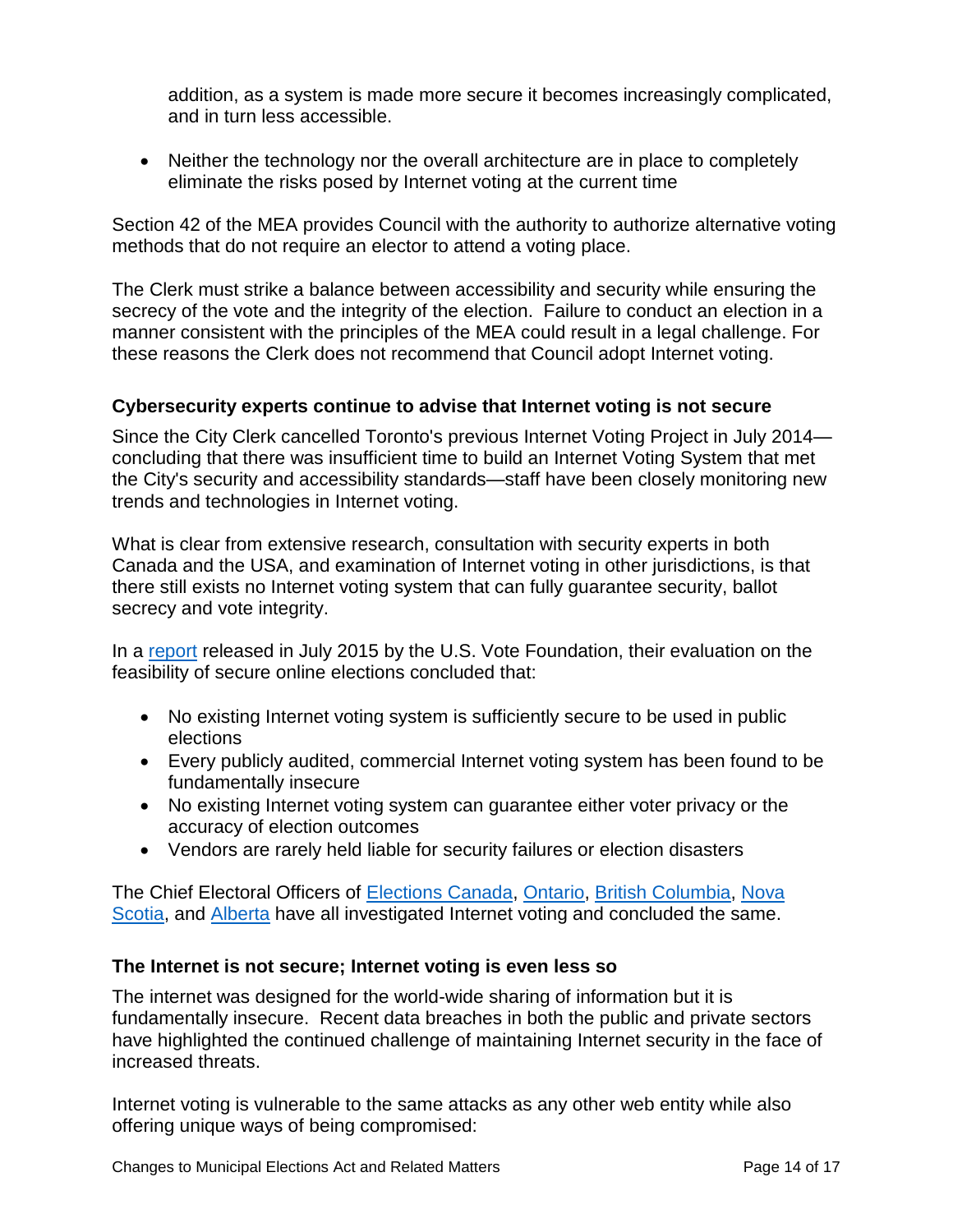- Viruses/malware on a voter's computer could change, fabricate, or delete votes before arriving at the election server, without anyone's knowledge and with no paper trail to verify voter intent or audit election results
- Targeted distributed denial of service (DDoS) attacks could block voters in certain areas from accessing the online voting portal
- Phishing sites could be created that look identical to the voting page, tricking users into providing their voting credentials

A question that frequently gets asked is "If I can bank online, why can't I vote online?" The answer lies in a fundamental difference in how the two operate:

- There is a pre-existing relationship between banks and their customers that provide banks with detailed information they can use to identify and confirm users. The City can only rely on the voters' list provided by MPAC with limited details on voters (e.g., name, address and sometimes birthdate).
- Online banking can use detailed user information to create logs for every transaction that are fully traceable in the event a problem arises. In contrast, the principle of the secret ballot requires that the link between a voter and their vote be severed, making it impossible to audit results or trace back problems without a paper ballot or receipt.
- E-commerce industries are constantly targeted for cyber-attacks and spend billions of dollars every year developing and maintaining their Internet security systems, as well as reimbursing customers for fraud and stolen funds. If money is taken from a user's bank account, it can be traced and returned. However, a person's vote cannot be 'given back' nor can a vote statement be provided to confirm that a vote was recorded as intended, since doing so would violate the secrecy of the vote.

This tension between the security goals of ballot secrecy and election integrity is why secure Internet voting is considered so much more difficult than commercial transactional systems. It is also why Internet voting is at a higher risk for attacks that go completely undetected.

# **A compromised Internet vote could have lasting effects**

Should something go wrong with Internet voting, the consequences could be severe. Results tampering and the leaking of voter preferences represent some of the worstcase scenarios, but things need not be so extreme to have an adverse impact.

Even a minor security issue that gets fully resolved could still have the effect of making voters distrustful of the process or results and cast doubt on the integrity of the election. An elector's vote cannot be returned, and any failure that has the effect of violating the principles of the MEA could result in a controverted election.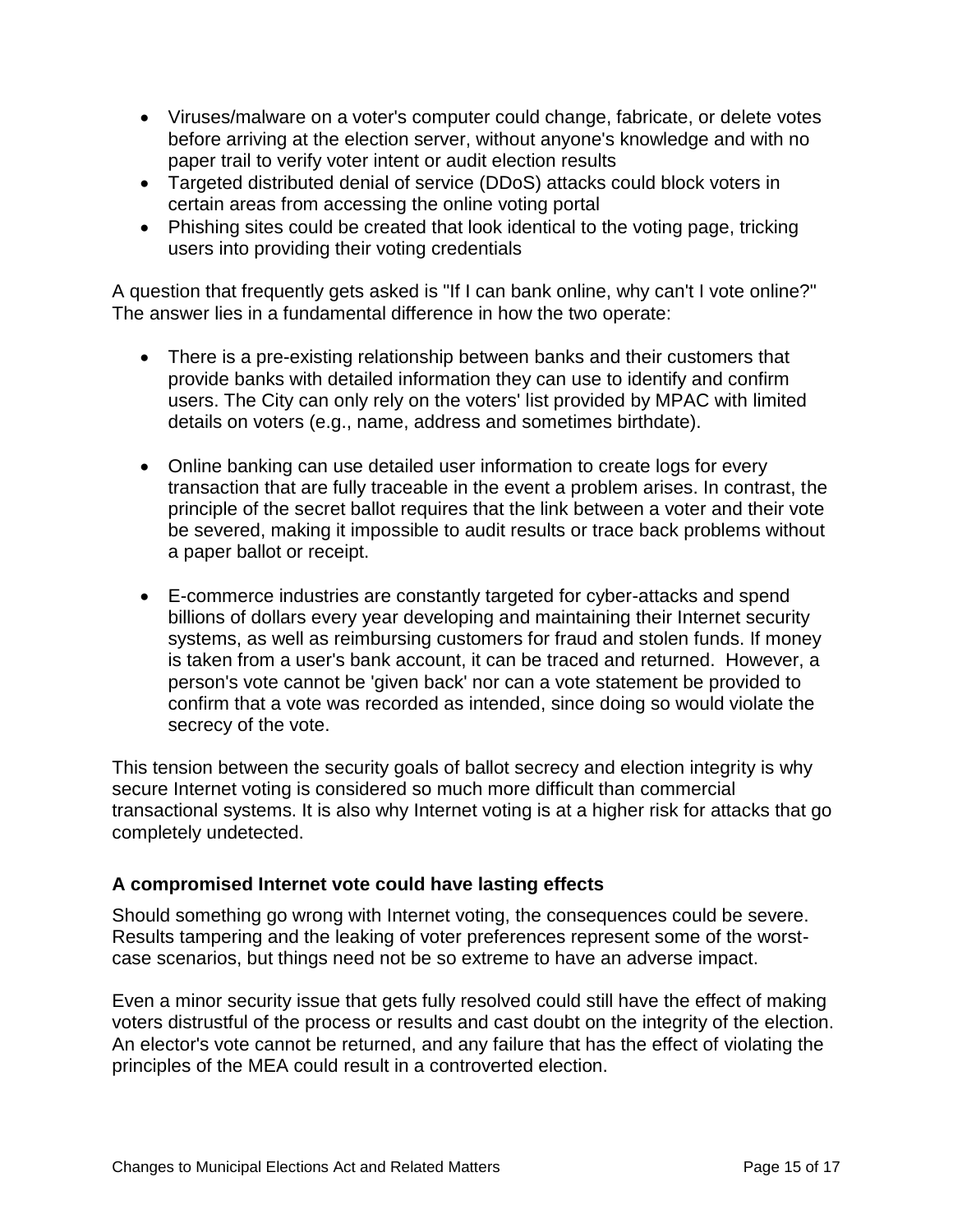## **Internet voting does not increase voter turnout or better engage youth**

Internet voting is still often seen as worth the risk for its potential effects in stopping the downward trend of voter turnout. However, studies of jurisdictions with Internet voting, both in Ontario and abroad, have consistently shown that:

- Internet voting has little to no effect on turnout, including with youth voters.
- Election officials in Estonia—who have used Internet voting in nationwide elections since 2005—have [concluded](http://www.centreforedemocracy.com/wp-content/uploads/2016/10/Policy_Brief_Priit_Vinkel.pdf) that Internet voting "has not been shown to be a mobilizing factor for [casting] a ballot".
- Switzerland conducted a comprehensive statistical analysis of turnout in their elections and [concluded](http://www.centreforedemocracy.com/wp-content/uploads/2016/10/Policy_Brief_Uwe_Serduit.pdf) that Internet voting—first introduced in the mid-2000s had "no effect on turnout, not even among younger citizens (below age 25)".
- Internet voting is used mostly as a 'tool of convenience' by those who have already decided to vote.

In addition, making an Internet voting system more secure also makes the system more complicated and less accessible. It may mean creating passwords, remembering long PINs, or introducing multi-step verification processes to confirm voter identity and eligibility. This increased complexity has the effect of decreasing accessibility to voters with disabilities.

#### **The future of Internet voting is uncertain**

The Clerk has the statutory obligation to ensure that any alternative voting method adheres to the following principles of the MEA:

- The secrecy and confidentiality of an individual's vote is paramount;
- The election is fair and must not favour one candidate over another;
- The election is accessible to all voters;
- The integrity of the process is maintained throughout the election;
- Voters and candidates are treated fairly;
- There should be certainty that the results of the election reflect the votes cast; and
- The proper majority vote governs by ensuring that valid votes are counted and invalid votes are rejected so far as reasonably possible.

The security risks associated with Internet voting pose a serious threat to a number of these principles. The Clerk is committed to exploring technological and other solutions that improve voting accessibility but remains of the opinion that current Internet voting systems are not secure enough for large scale use in binding, public elections.

Should Council nevertheless decide to proceed with Internet voting for the 2018 election, it would be offered alongside paper ballots as an optional voting channel during the advance voting period. While security risks cannot be eliminated by 2018, there may be potential strategies to help somewhat mitigate the risks such as requiring